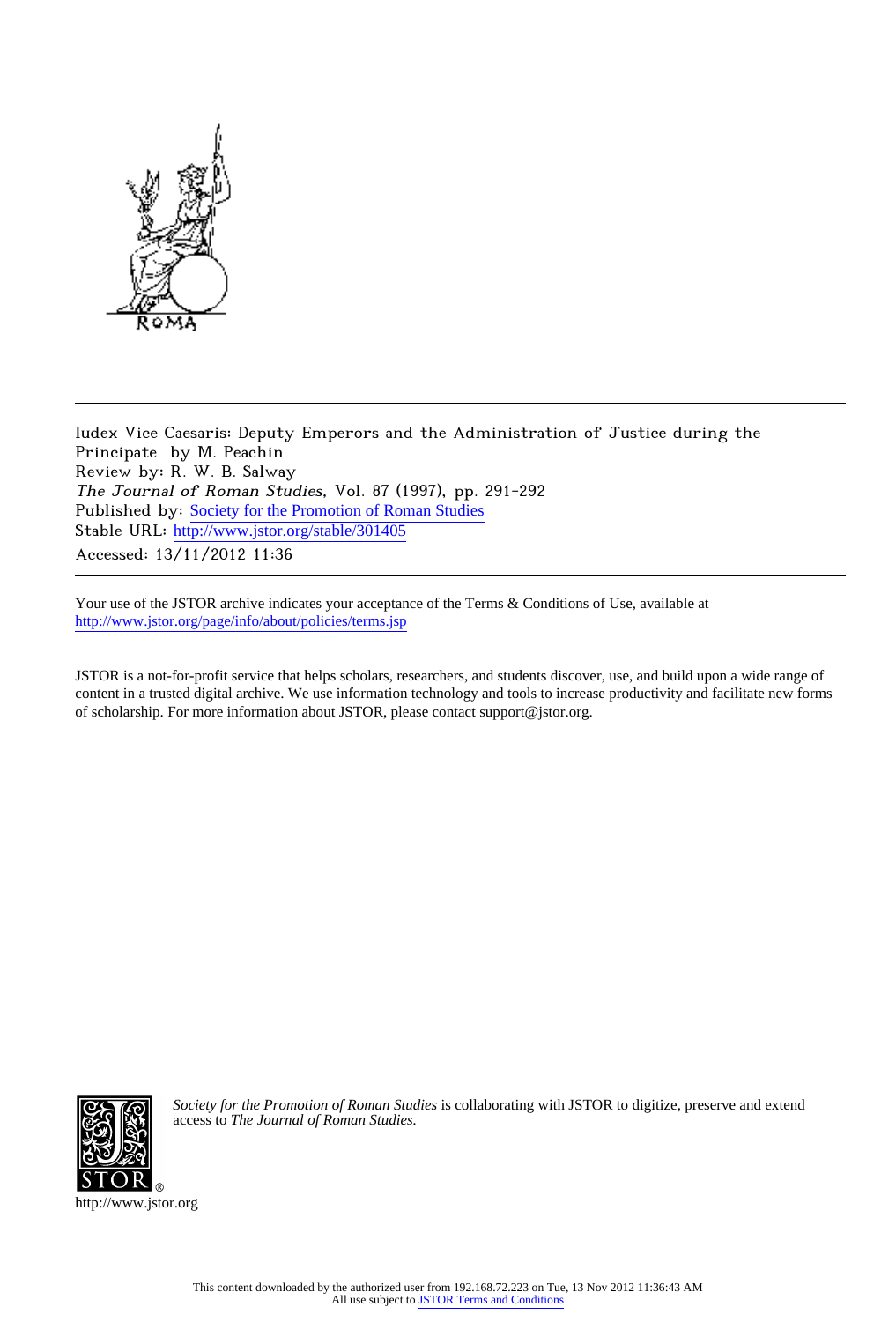**M. PEACHIN, IUDEX VICE CAESARIS: DEPUTY EMPERORS AND THE ADMINISTRATION OF YUSTICEDURING THE PRINCIPATE. (Heidelberger althistorische Beitraige und epigraphische Studien 21). Stuttgart: Steiner, I996. Pp. X + 267. ISBN 3-515-o6772-8. DM 88.** 

**Michael Peachin examines the phenomenon of private individuals delegated to hear cases in the emperor's stead, from its first appearance under Septimius Severus until its regularization as one of the duties of high officials under Constantine. P. begins by demonstrating the imperial justice system's inherent tendency to generate appeals. P. argues that the hierarchy of courts, with the emperor at its head, increasingly based on cognitio extra ordinem, combined with the presiding officials' lack of legal expertise, allowed more scope for appeal than the traditional formulary procedure, thus inevitably increasing the emperor's judicial burden. P. adds an impressive list of legal matters for which the emperor's personal decision was essential (84-6). Delegation of the imperial cognitio (hearing of cases in person) thus appears a rational response.** 

**Our knowledge of the function of the substitutes derives solely from their (variable) titulature; e.g. electus ad cognoscendum vice Caesaris cognitiones (ILS ii86). P. collates the thirteen known iudices, amongst whom predominate 'Italians, patricians, sons or grandsons of consuls', of consular**  rank themselves, and hence appropriately distinguished to substitute for the emperor  $(140-53)$ . **None exhibits evidence of specific legal training, simply ample experience of general administration, naturally involving copious amounts of dispute resolution. P. argues convincingly that most were appointed to deal with judicial business still being focused on Rome despite the emperor's absence. Pace P., the same circumstance may underlie the rarer provincial examples, since all but one of these were appointed in the wake of an imperial presence. P. also ascribes to some iudices the additional power to issue rescripts to libelli from private individuals, examples of which he detects in the Cy (227-8), and to others even a wider-ranging supra-provincial authority in their capacity as iudices**